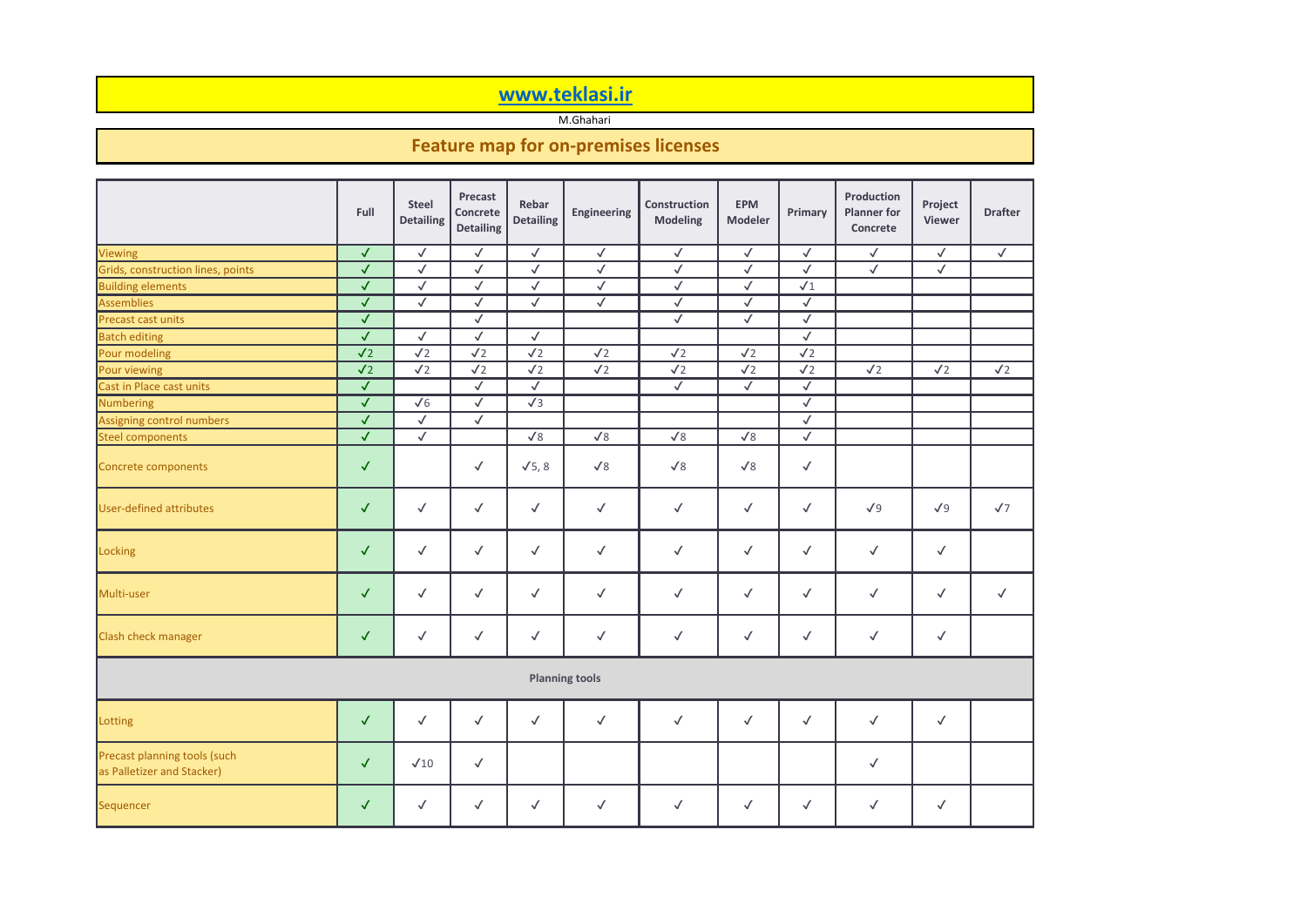| Project status visualization (4D)                                   | $\checkmark$ | $\checkmark$ | $\checkmark$ | $\checkmark$ | $\checkmark$                | $\checkmark$ | $\checkmark$ | $\checkmark$ | $\checkmark$ | $\checkmark$ | $\checkmark$ |
|---------------------------------------------------------------------|--------------|--------------|--------------|--------------|-----------------------------|--------------|--------------|--------------|--------------|--------------|--------------|
| <b>Task manager</b>                                                 | $\checkmark$ | $\checkmark$ | $\checkmark$ | $\checkmark$ | $\checkmark$                | $\checkmark$ | $\checkmark$ | $\checkmark$ | $\checkmark$ | $\checkmark$ |              |
| Organizer                                                           | $\checkmark$ | $\checkmark$ | $\checkmark$ | $\checkmark$ | $\checkmark$                | $\checkmark$ | $\checkmark$ | $\checkmark$ | $\checkmark$ | $\checkmark$ | $\sqrt{4}$   |
|                                                                     |              |              |              |              | <b>External editors</b>     |              |              |              |              |              |              |
| <b>Symbol Editor</b>                                                | $\checkmark$ | $\checkmark$ | $\checkmark$ | $\checkmark$ | $\checkmark$                | $\checkmark$ | $\checkmark$ | $\checkmark$ | $\checkmark$ | $\checkmark$ | $\checkmark$ |
| <b>Template Editor</b>                                              | $\checkmark$ | $\checkmark$ | $\checkmark$ | $\checkmark$ | $\checkmark$                | $\checkmark$ | $\checkmark$ | $\checkmark$ | $\checkmark$ | $\checkmark$ | $\checkmark$ |
|                                                                     |              |              |              |              | Drawings, plans and reports |              |              |              |              |              |              |
| <b>Drawing layout editor</b>                                        | $\checkmark$ | $\checkmark$ | $\checkmark$ | $\checkmark$ | $\checkmark$                | $\checkmark$ |              | $\checkmark$ |              |              | $\checkmark$ |
| Creating general arrangement drawings (plan,<br>section, erection)  | $\checkmark$ | $\checkmark$ | $\checkmark$ | $\checkmark$ | $\checkmark$                | $\checkmark$ |              | $\checkmark$ |              |              | $\checkmark$ |
| Modifying general arrangement drawings<br>(plan, section, erection) | $\checkmark$ | $\checkmark$ | $\checkmark$ | $\checkmark$ | $\checkmark$                | $\checkmark$ |              | $\checkmark$ |              |              | $\checkmark$ |
| Creating steel fabrication drawings (single-part<br>drawings)       | $\checkmark$ | $\checkmark$ |              |              |                             |              |              | $\checkmark$ |              |              | $\checkmark$ |
| Modifying steel fabrication drawings (single-<br>part drawings)     | $\checkmark$ | $\checkmark$ |              |              |                             |              |              | $\checkmark$ |              |              | $\checkmark$ |
| Creating steel fabrication drawings (assembly<br>drawings)          | $\checkmark$ | $\checkmark$ |              |              |                             |              |              | $\checkmark$ |              |              | $\checkmark$ |
| Modifying steel fabrication drawings (assembly<br>drawings)         | $\checkmark$ | $\checkmark$ |              |              |                             |              |              | $\checkmark$ |              |              | $\checkmark$ |
| Creating precast concrete drawings (cast unit<br>drawings)          | $\checkmark$ |              | $\checkmark$ |              |                             |              |              | $\checkmark$ |              |              | $\checkmark$ |
| Modifying precast concrete drawings (cast unit<br>drawings)         | $\checkmark$ |              | $\checkmark$ |              |                             |              |              | $\checkmark$ |              |              | $\checkmark$ |
| Creating cast-in-place concrete drawings (cast<br>unit drawings)    | $\checkmark$ |              | $\checkmark$ | $\checkmark$ |                             |              |              | $\checkmark$ |              |              | $\checkmark$ |
| Modifying cast-in-place concrete drawings<br>(cast unit drawings)   | $\checkmark$ |              | $\checkmark$ | $\checkmark$ |                             |              |              | $\checkmark$ |              |              | $\checkmark$ |

| $\checkmark$ |  |
|--------------|--|
|              |  |
| $\sqrt{4}$   |  |
|              |  |
| √            |  |
| $\checkmark$ |  |
|              |  |
|              |  |
| $\checkmark$ |  |
| $\checkmark$ |  |
| $\checkmark$ |  |
| $\checkmark$ |  |
| $\checkmark$ |  |
| $\checkmark$ |  |
| $\checkmark$ |  |
| $\checkmark$ |  |
| $\checkmark$ |  |
| $\checkmark$ |  |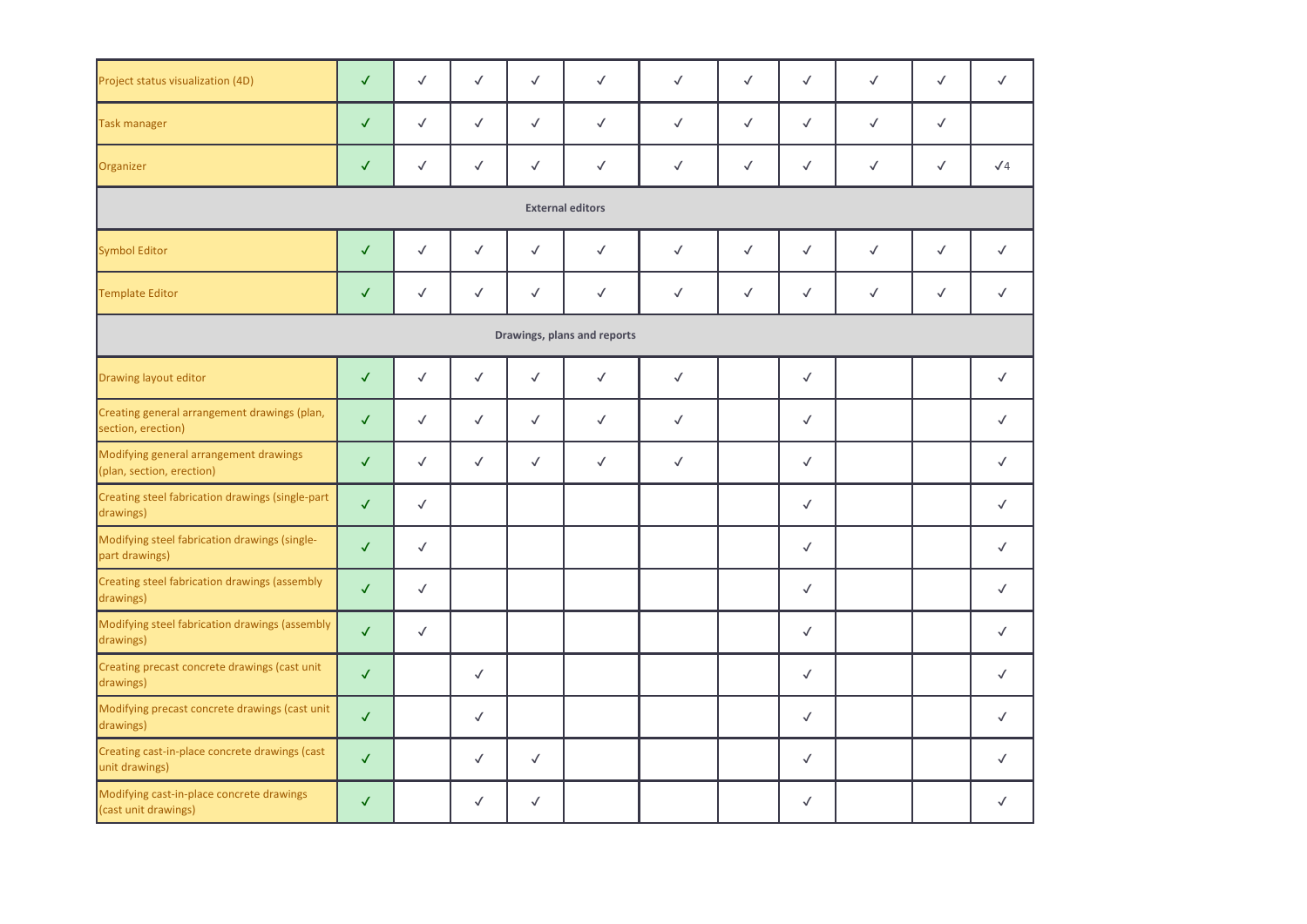| Anchor bolt plans                                         | $\checkmark$ | $\checkmark$ | $\checkmark$ | $\checkmark$ | $\checkmark$     | $\checkmark$ |              | $\checkmark$ |              |              | $\checkmark$ |
|-----------------------------------------------------------|--------------|--------------|--------------|--------------|------------------|--------------|--------------|--------------|--------------|--------------|--------------|
| Reports                                                   | $\checkmark$ | $\checkmark$ | $\checkmark$ | $\checkmark$ | $\checkmark$     | $\checkmark$ | $\checkmark$ | $\checkmark$ | $\checkmark$ | $\checkmark$ | $\checkmark$ |
| Printing and plotting                                     | $\checkmark$ | $\checkmark$ | $\checkmark$ | $\checkmark$ | $\checkmark$     | $\checkmark$ | $\checkmark$ | $\checkmark$ | $\checkmark$ | $\checkmark$ | $\checkmark$ |
|                                                           |              |              |              |              | Interoperability |              |              |              |              |              |              |
| <b>Export CNC, DSTV</b>                                   | $\checkmark$ | $\checkmark$ |              |              |                  | $\checkmark$ | $\checkmark$ | $\checkmark$ |              | $\checkmark$ |              |
| <b>Steel MIS links</b>                                    | $\checkmark$ | $\checkmark$ |              |              |                  | $\checkmark$ | $\checkmark$ | $\checkmark$ |              | $\checkmark$ |              |
| Import 2D and 3D DWG, DXF                                 | $\checkmark$ | $\checkmark$ | $\checkmark$ | $\checkmark$ | $\checkmark$     | $\checkmark$ | $\checkmark$ | $\checkmark$ |              |              |              |
| Export 3D DWG, DXF, DGN                                   | $\checkmark$ | $\checkmark$ | $\checkmark$ | $\checkmark$ | $\checkmark$     | $\checkmark$ | $\checkmark$ | $\checkmark$ | $\checkmark$ | $\checkmark$ |              |
| <b>Export drawings (DXF, DWG)</b>                         | $\checkmark$ | $\checkmark$ | $\checkmark$ | $\checkmark$ | $\checkmark$     | $\checkmark$ | $\checkmark$ | $\checkmark$ | $\checkmark$ | $\checkmark$ | $\checkmark$ |
| Import and export CAD and FEM packages                    | $\checkmark$ | $\checkmark$ | $\checkmark$ | $\checkmark$ | $\checkmark$     | $\checkmark$ | $\checkmark$ | $\checkmark$ |              | $\checkmark$ |              |
| <b>IFC</b> export                                         | $\checkmark$ | $\checkmark$ | $\checkmark$ | $\checkmark$ | $\checkmark$     | $\checkmark$ | $\checkmark$ | $\checkmark$ | $\checkmark$ | $\checkmark$ |              |
| CIS/2 import and export                                   |              | $\checkmark$ | $\checkmark$ | $\checkmark$ | $\checkmark$     | $\checkmark$ | $\checkmark$ | $\sqrt{2}$   |              | $\checkmark$ |              |
| <b>ELIPLAN import and export</b>                          | $\checkmark$ |              | $\checkmark$ |              |                  |              |              | $\checkmark$ | $\checkmark$ |              |              |
| <b>BVBS</b> export                                        | $\checkmark$ |              | $\checkmark$ | $\checkmark$ |                  |              |              | $\checkmark$ | $\checkmark$ |              |              |
| <b>HMS</b> export                                         | $\checkmark$ |              | $\checkmark$ |              |                  |              |              | $\checkmark$ | $\checkmark$ |              |              |
| Unitechnik export                                         | $\checkmark$ |              | $\checkmark$ |              |                  |              |              | $\checkmark$ | $\checkmark$ |              |              |
| View reference models                                     | $\sqrt{2}$   | $\checkmark$ | $\checkmark$ | $\checkmark$ | $\checkmark$     | $\checkmark$ | $\checkmark$ | $\checkmark$ | $\checkmark$ | $\checkmark$ | $\checkmark$ |
| Insert reference models (DXF, DWG, DGN, IFC,<br>XML, PDF) | $\checkmark$ | $\checkmark$ | $\checkmark$ | $\checkmark$ | $\checkmark$     | $\checkmark$ | $\checkmark$ | $\checkmark$ | $\checkmark$ | $\checkmark$ |              |